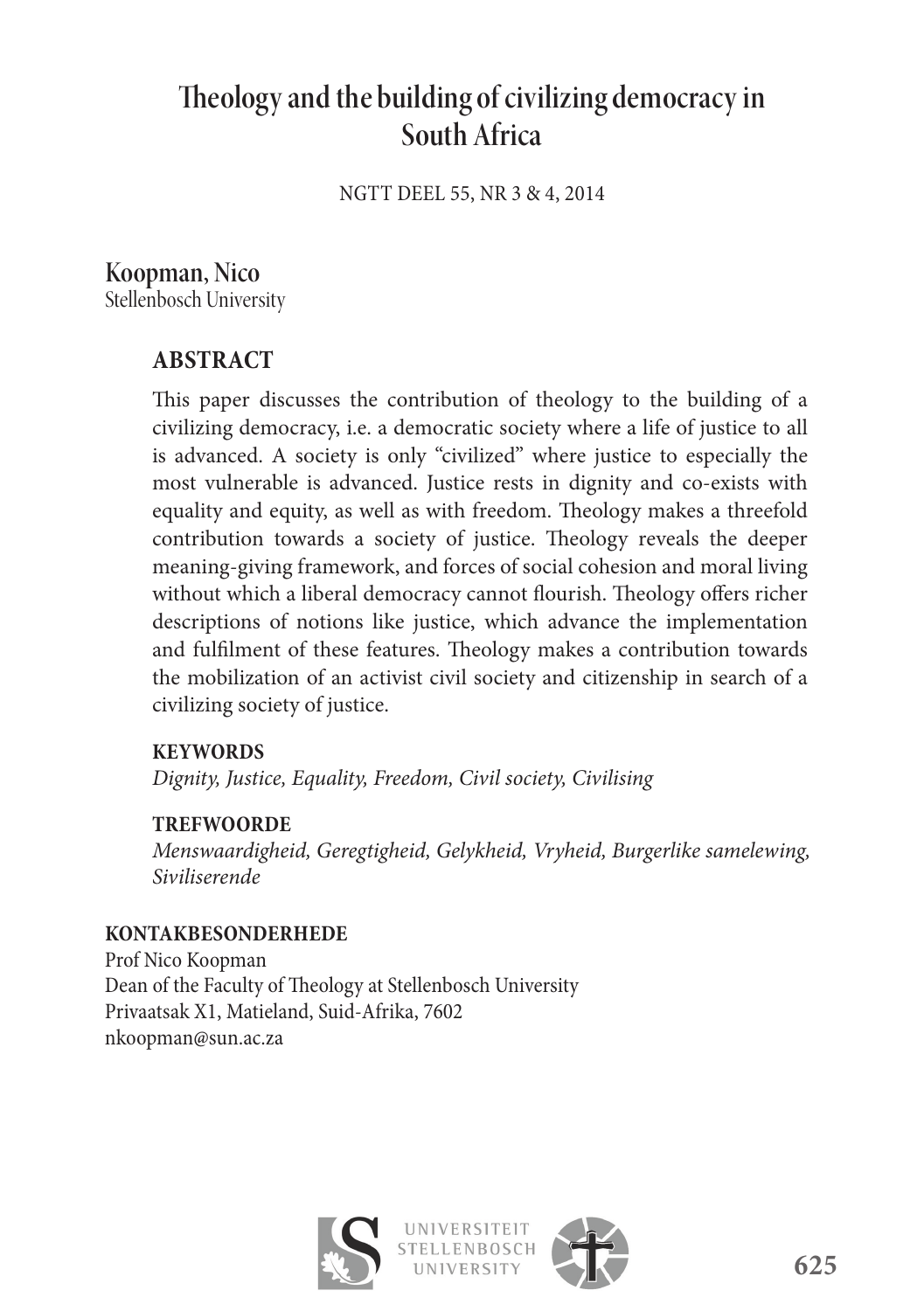# **1. INTRODUCTION**

In 2014 South Africans celebrate twenty years of democracy. On the 27th of April 1994 millions of South Africans could vote for the first time in an inclusive, participatory, constitutional, and may I add, civilizing, democracy.

The notion of civilizing democracy is used with caution. Notions like civilization, civilizing, civil and civilized are in need of de-contamination. These notions became polluted and even hurtful notions in the context of colonialism and apartheid. They became to be associated with dehumanization and racism, injustice and oppression.

On the continent of Africa these notions came to be associated with the conscious, and current mostly sub-conscious, idea that some ethnic groups are inferior to others, with regard to factors like physical appearance and beauty, intellect and morality, and even the capacity to enter into relationship with God. The so-called superior ethnic groups were viewed as the more civilized ones. Those on the lower end of the hierarchy of ethnic groups, most notably black and Coloured people from Africa, were viewed as the least civilized ones. Racism was a specific form of dehumanization of people. Based on the ideology and picture of racism, social structures were developed that had distributed the necessities, goods and opportunities of society to ethnic groups in terms of their position on this ladder of ethnocentrism and racism. The levels of dignity, justice and freedom that people were allowed to experience were determined by where they were placed on this ladder of racism.

The notion of civilizing democracy is used in this essay with a twofold meaning. It firstly argues the point that a civilizing democracy is one that acknowledges, affirms and advances a life of justice for all, justice that is based in dignity for all, justice that is expressed in equality and freedom for all – for all human beings and for all of creation. Without the materialization of justice to all, especially justice to the most vulnerable, societies cannot claim to be civilized and dignified. Where civilizing democracy is used in this meaning, the notion of civilization and civilized becomes decontaminated and liberating.

The idea of civilizing democracy secondly makes the point that a democracy fulfils this civilizing and dignifying function where there is an activist civil society, which advances the vision of justice for all. It is argued that democracies cannot fulfil this high calling without the active participation of civil society. For democracies to achieve their noble visions, the sustained contribution of an activist civil society, i.e. of both activist institutions of civil society, and have individual citizens or groups of citizens are indispensable.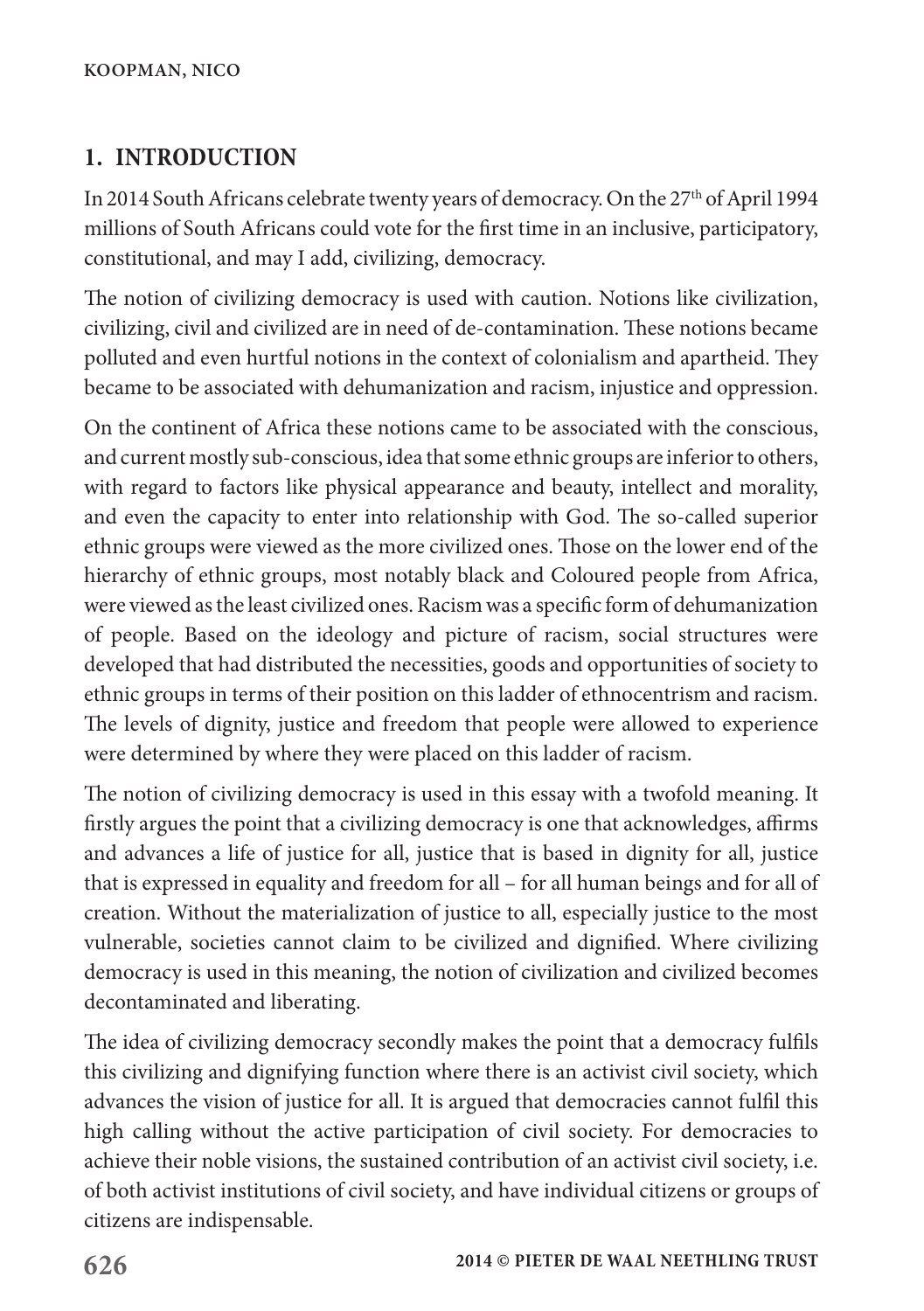The major part of this paper specifically emphasizes the role that theology can play in the quest for a life of justice for all, in the quest for a civilizing society where justice prevails. This paper proposes a threefold contribution of theology to the actualization of justice for all.

Theology firstly has the task to show that democracies cannot flourish without an awareness of the deeper meaning-giving frameworks that gave birth to democracy with its emphasis on values like justice, dignity and freedom for all. Despite their ambivalent track record, faith convictions did contribute to the birth of a democratic ethos. The birth of democracies occurred in the awareness of the presence of meaning-giving frameworks. Democracies presuppose these meaning-giving frameworks, motivations and over-arching purposes of a good life for all.

Theology, secondly, enriches and deepens, widens and strengthens the values that are so central for democratic societies and for our human quests and longings for a life of justice for all. This section constitutes the major part of this essay.

The third contribution of theology is to facilitate the mobilization and guidance of latent energies for justice quests in Christian churches, in other religious bodies, in other institutions of civil society, as well as in individual citizens and groups of citizens.

These three tasks of theology provide the structure for this essay. In a first round the theological wells from which democracies drink since their inception is briefly discussed. In a second section the illuminating role that theology plays with regard to our understanding of justice is discussed. And in a third round the role that theology can play in mobilizing civil society to participate actively in justice quests is investigated.

#### **2. THEOLOGY AND THE SPIRITUAL WELLS FROM WHICH CIVILIZING DEMOCRACIES DRINK?**

North American theologian, Max Stackhouse,<sup>1</sup> argues that the task of Public Theology and Theological Ethics is, amongst others, the ethological task, which entails the interpretation and description of the social contexts of life at the deepest moral and spiritual levels. Not only the ethos is discerned, i.e. the web of values and norms, the obligations, virtues, convictions, mores, purposes, expectations and legitimations that form the culture or operating norms of a social entity or

<sup>1</sup> M Stackhouse with P Paris (eds.), *God and Globalization: Theological ethics and the spheres of life. Vol 1: Religion and the powers of the common life,* (New York/London: Continuum, 2000). p 9-18.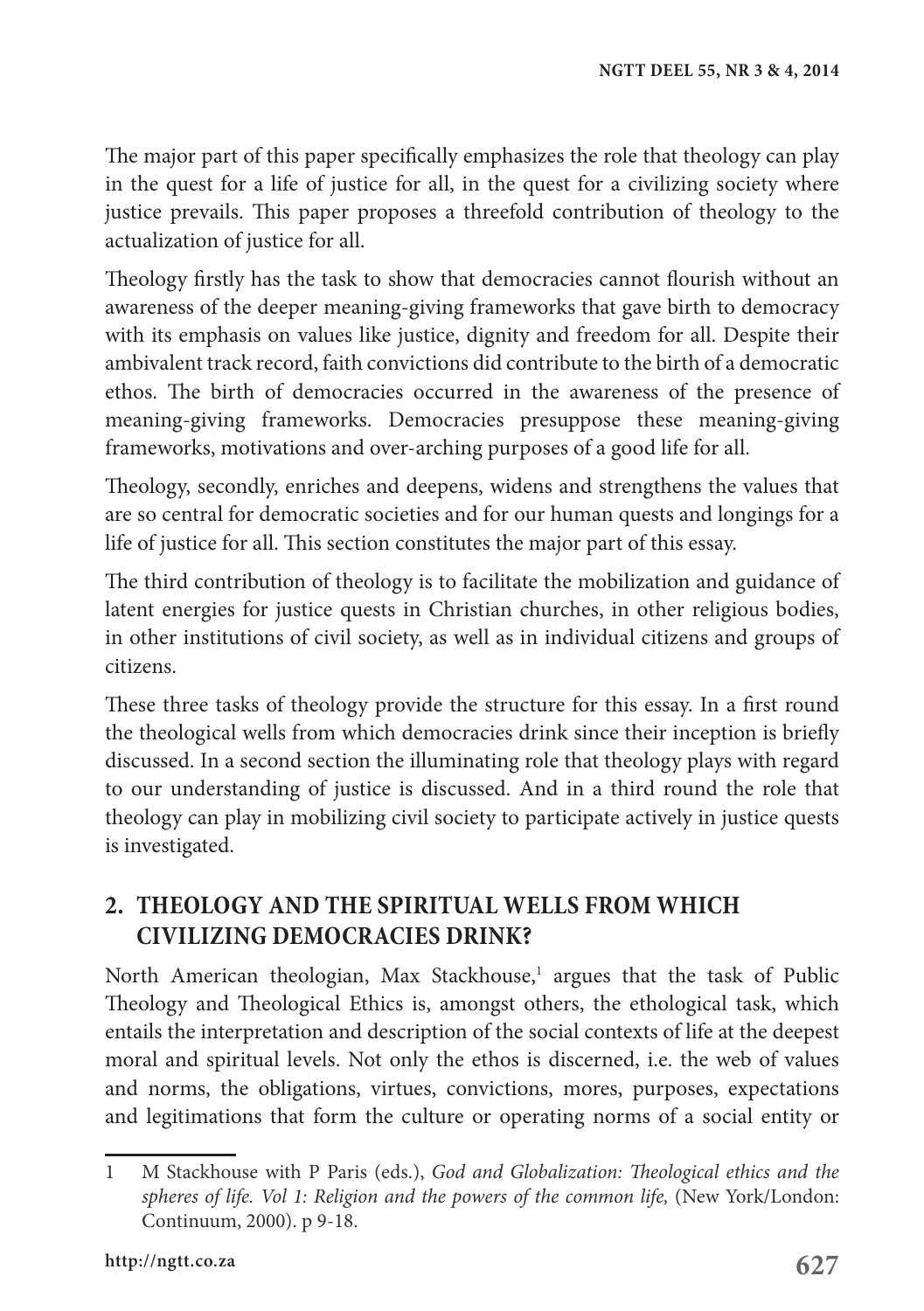set of social practices, but also the vision of ultimate reality that stands behind the ethos and that legitimates it and that provides it's compelling meaning. Theology identifies, brings to light and discerns the overarching meaning-giving framework within which democratic values are developed and nurtured.

Dutch theologian, Harry Kuitert,<sup>2</sup> strongly argued that although the church is not the mother (*moeder*) of the contents of moral convictions, it is the protector (*hoeder*) and nurturer (*voeder*) of those moral values through the meaning-giving frameworks, comprehensive visions of the good life, and the theological motivation for good living that it offers.

Oliver O'Donovan<sup>3</sup> also attributes the development of early liberal thinking and democratic values to a foundation of transcendence, specifically to monotheistic faith and monotheistic traditions and communities in which the conscience of individuals were formed and in which an individual lived with a sense of vocation and the mandate to respond to, answer to, God. Late liberal thinking, however, developed, in the name of a polytheistic approach in pluralistic societies, a selfserving, materialistic, secular approach in which the idea of a monotheistic deity was removed, the idea of an exalted human being was eliminated and the door was opened for an impoverished view of human nature. Liberal societies experience immense problems and struggle to fulfil the democratic vision, because it makes humans feel under-estimated and under-valued. Contemporary late liberal societies do not take the spiritual capacities of its members seriously. Therefore a reaction against its values and aims are unavoidable.

In the United States John Witte<sup>4</sup> argues over many years that the theologians of the Reformation, especially thinkers of the Reformed tradition, despite their own fallible justice practices, helped to pave the way for modern democratic values like justice, freedom and human rights. And in Germany the notion is well proclaimed that libertarian, secularized states live by prerequisites that it cannot guarantee itself. German constitutional judge, Ernst-Wolfgang Böckenförde, articulated this position.<sup>5</sup> The Böckenförde-thesis entails that secular democracies need

<sup>2</sup> HM Kuitert, Het Schriftberoep in de ethiek, in: HM Kuitert, *Anders gezegd. Een versameling van opstellen voor de welwillende lezer,* (Kampen: Kok, 1974). p195.

<sup>3</sup> O O'Donovan,*The ways of judgment,* (Grand Rapids: Eerdmans Publishing Co., 2007). p 75-77.

<sup>4</sup> J Witte JR, *The Reformation of Rights. Law, Religion and Human Rights in Early Modern Calvinism,* (Cambridge: Cambridge University Press, 2007).

<sup>5</sup> Ernst-Wolfgang Böckenförde, *State, Society and Liberty: Studies in Political Theory and Constitutional Law,* (New York: N.Y. Berg, 1991).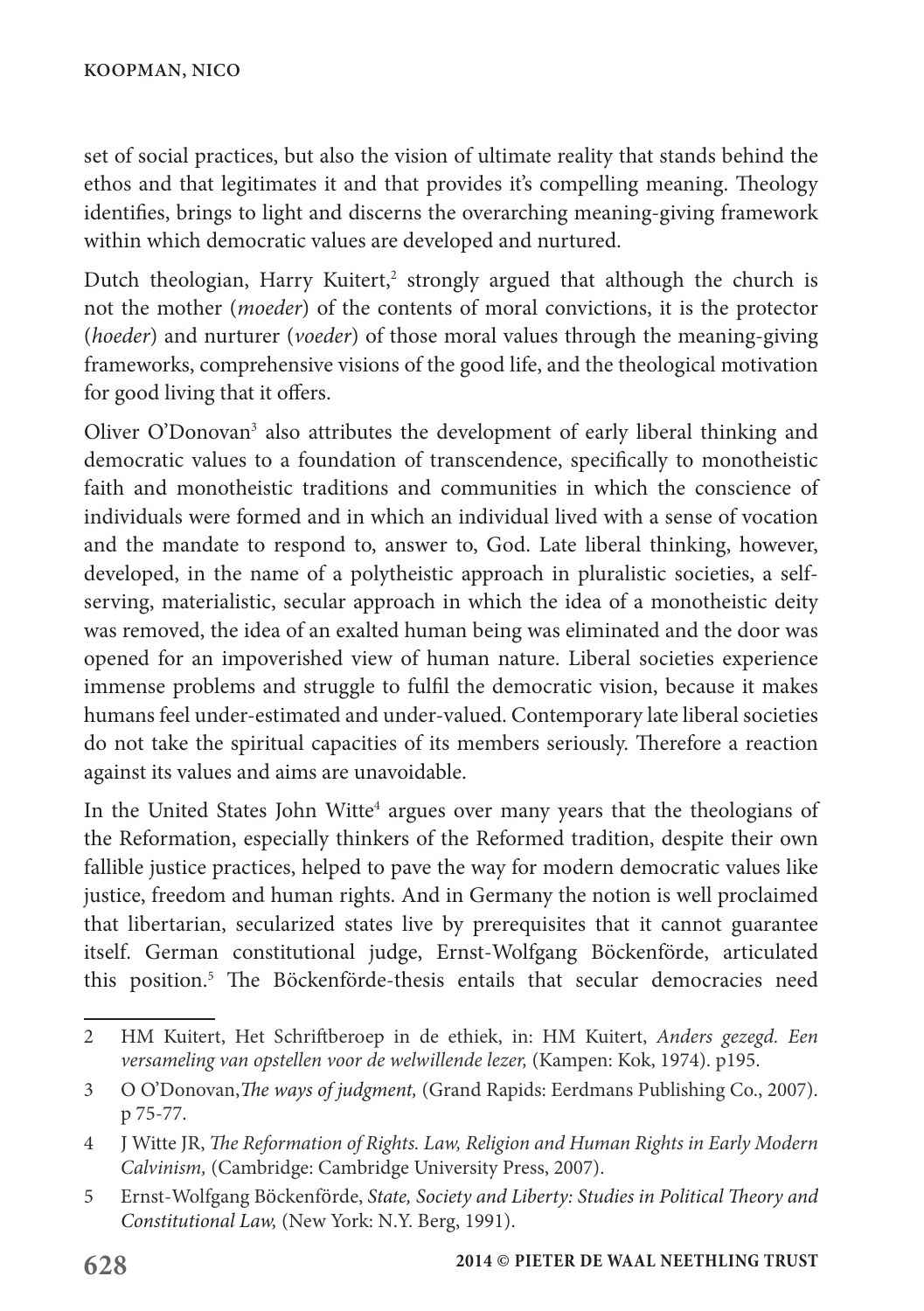interior regulation, i.e. the moral substance of individuals and some form of social homogeneity in order not to disintegrate. In South Africa Allan Boesak<sup>6</sup> pleads with political and social thinkers and practitioners to acknowledge and discern to a greater extent the indispensable role of religion in breaking down apartheid, and in advancing a society of dignity, justice and freedom.

Charles Mathewes<sup>7</sup> is so serious about these transcendent roots of modern democracies that he does not even want to talk about public theology, but rather about a theology of public life. He, wrongly I think, view public theology as attempts to merely make democracies work, as attempts to bring some transcendence into the secular, worldview free, public zone. According to him public theology poses the question: what does God have to do with public life. According to him the question that a theology of public life, however, asks is: what does public life have to do with God. A theology of public life, therefore, acknowledges that God is the source and norm of all being and reality. All of life, also political life, rest in God and are to be defined from God's perspective, not the other way around. Theologians, Mathewes continues, should not argue for the legitimacy of religion in public life, but for the legitimacy of public life in religion. As somebody attempting to do public theology, I strongly agree with Mathewes, and I view what he pleads for as an indispensable part of the agenda of public theology.

Mark Mattes<sup>8</sup> reasons that theology should also expose the wrong *mythoi* and concomitant doctrines with which the world legitimizes its power and interprets its behaviour.

In bringing to light these religious, transcendent and spiritual underpinnings of democratic visions, values and practices, theologians should not speak in triumphal and arrogant manner. This task should rather be undertaken with humility and in the awareness that the history of the church is contaminated by betrayals of these convictions and values by churches ourselves. The fact that we continuously struggle to reflect the values of justice and togetherness as churches, especially ethnically divided Reformed churches in South Africa, stirs us to more humility. A humble approach also ensures that we do not function with the pretention that we do have final answers to all questions about life and meaning. A Public Theology practiced

<sup>6</sup> A Boesak, *The tenderness of conscience. African Renaissance and the spirituality of politics,* (Stellenbosch: Sun Press, 2005).

<sup>7</sup> C Mathewes, *A theology of public life* (Cambridge: Cambridge University Press, 2007), p 10.

<sup>8</sup> MC Mattes, *The role of justification in contemporary theology* (Grand Rapids: William B. Eerdmans Publishing Company, 2004), p 186.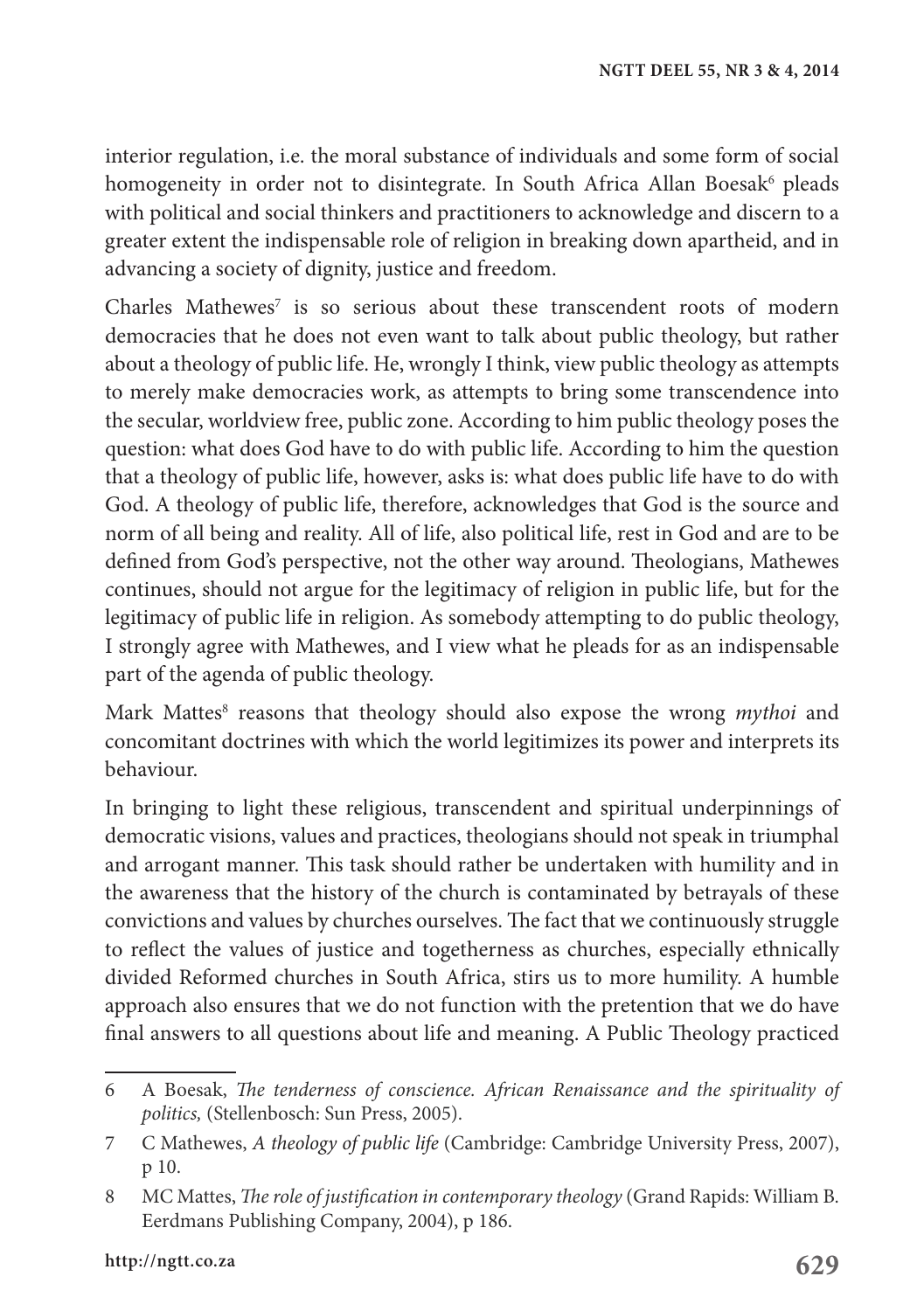in genuine, and not manipulative, humility also shows openness to the lessons to be learnt from circles outside the Christian faith.

This task should also not be done with imperialism. The contributions of other religious traditions and secular traditions should also be discerned, acknowledged and welcomed. The task should be done with openness and hospitality to the other. This hospitality entails that we give space to the other to decide whether they want to accept our gift, and attend to our contribution. This hospitality also entails that we allow the guest to become host, that we also give the other the opportunity to share their gift with us, and that we attend to their gift. This is especially the case in South Africa where various religious and secular persons worked together to break down apartheid and also to lay the foundations for a civilizing democracy. The resistance to an imperialist approach, which is embodied in a humble and hospitable approach, will also prevent this public task of theology to be identified with attempts at proselytizing.

# **3. THEOLOGY AND "THICKER" JUSTICE FOR ALL**

Democratic societies hunger for a life of justice for all. Justice is due to all humans because all humans have inalienable dignity. We can therefore say that our dignity has Trinitarian sources. Our dignity is based in the person and work of the electing Father, the creating Father, the providing Father, the caring Father. Our dignity resides in the fact that God takes human beings so seriously that God becomes human in Jesus Christ, the kenotic Christ, the incarnated Christ, the crucified Christ, the resurrected Christ, the ascended Christ, the reigning Christ, the returning Christ. Our dignity is based in the person and work of the Holy Spirit, the indwelling Spirit, the working Spirit, the actualizing, operationalizing, implementing, materializing, embodying, shape-giving, fulfilling Spirit, the transforming Spirit, the renewing Spirit, the perfecting Spirit.

In pluralistic public discourses theology tables these thicker understandings of the roots of our inalienable dignity, and theology does this in humble, hospitable and, as far as possible, in intellectually accessible manner.

Just as dignity is portrayed as the dignity forthcoming from God, so we can argue that justice is forthcoming from God. Justice is the justice of God. Years ago B Wentsel<sup>9</sup> discusses justice as God's justice. He argues that God's justice is constituted

<sup>9</sup> B Wentsel, *Hij voor ons, wij voor Hem. Over gerechtigheid, verzoening en gericht* (Kampen: Kok, 1973), p 50-57.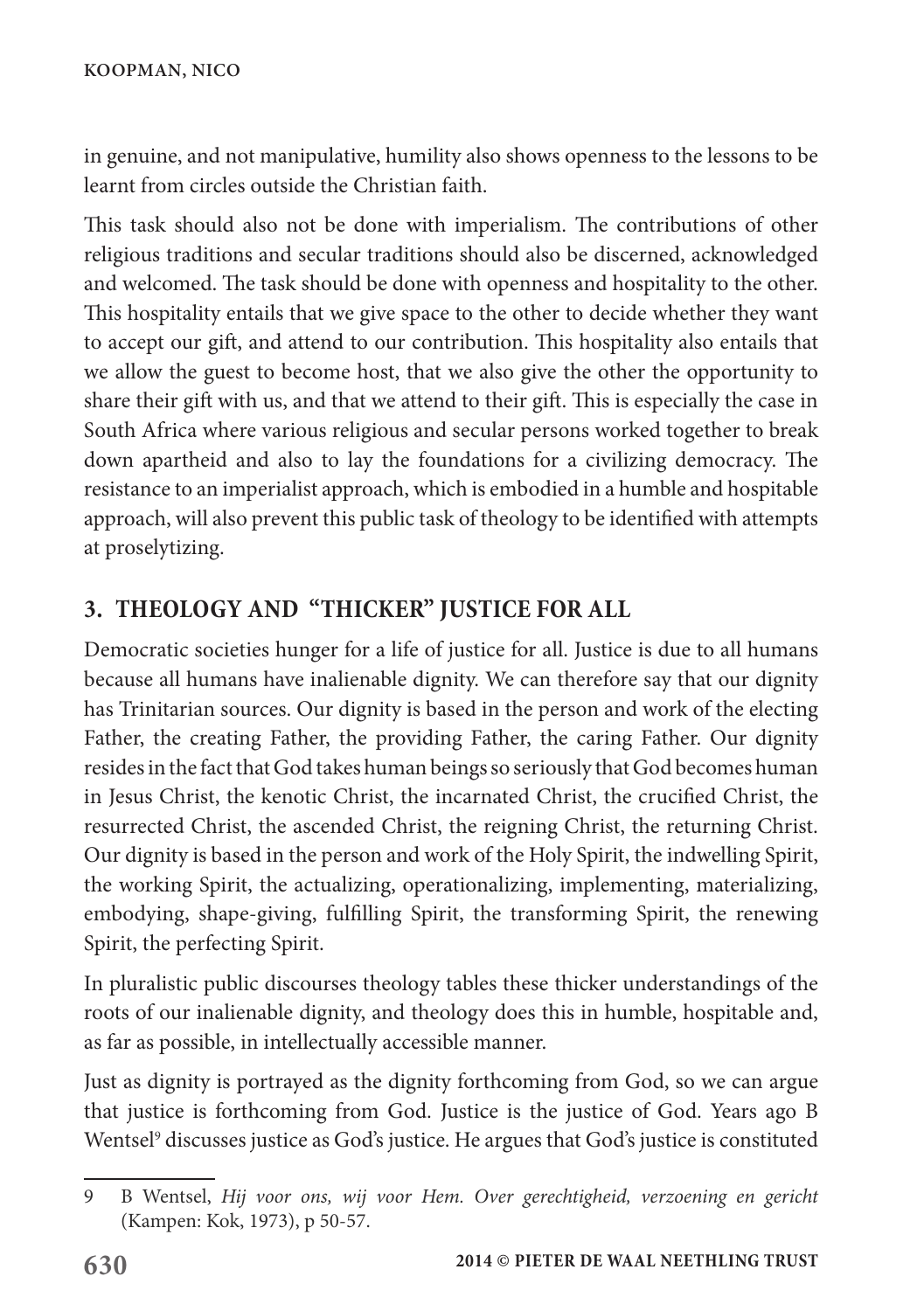by a threefold virtue, namely justice as norming and guiding justice for all walks of life, justice as retributive justice, and justice as salvific justice.

All these dimensions of justice are based in the notion of the work of justification of the triune God. Justification entails that the triune God justifies and sanctifies sinners. God brings forgiveness and salvation, justification and sanctification. He transforms people into justified and sanctified ones who receive the vocation to seek justice in the world. Justification and sanctification are interdependent. We cannot talk about one without the other. Moltmann,<sup>10</sup> in line with Luther and Calvin, describes justification as *mortificatio sui,* the dying to the self, and sanctification as the *vivificatio Spiritu,* life in the Spirit.

Justification paves the way for seeking justice in the world. Paul Lehman, $11$  who argued against the unhappy divorce between soteriology and ethics, views justification as what God does to set things right between humans and God. Justice, as the human quest to set things right amongst humans, is our faithful response to these actions of God.

When justice is understood as the setting right of what is not right in man's (sic.) relationship to man (sic), both private and public, then, the struggle for justice becomes the concrete expression, in behaviour, of man's (sic.) response to what God has done and is doing to set things right between man (sic.) and Himself. The faith by which man is justified becomes what Luther called a "busy, living, active thing" by which men learn in the struggle for justice what it means concretely to forgive and to be forgiven.

Luther's notion of living and effective faith parallels his understanding of justification as dynamic and effective, as the divine bringing forth and making of humans who are simultaneously sinful, on the one hand, and forgiven and just, on the other hand. These justified ones are continuously in search of personal and social justice through a process of self-judgement and repentance.

In a very helpful article Mark Seifrid discusses Melanchthon's and Luther's views on justification.  $He^{12}$  is concerned that Melanchthon interprets the important

<sup>10</sup> J Moltmann, *The Spirit of life: A universal affirmation* (London: SCM, 1992), p.163 – 165.

<sup>11</sup> PL Lehmann, Forgiveness, in J Macquarrie (ed.), *The Dictionary of Christian Ethics,* (Philadelphia: Westminster Press, 1967), p 131.

<sup>12</sup> MA Seifrid, Luther, Melanchton and Paul on the question of imputation, in M Husbands and DJ Treier (eds.), *Justification. What's at stake in the current debates?* (Downer's Grove, Illinois: Inter Varsity Press/ Leicester, England: Apollos, 2004), p 148-150.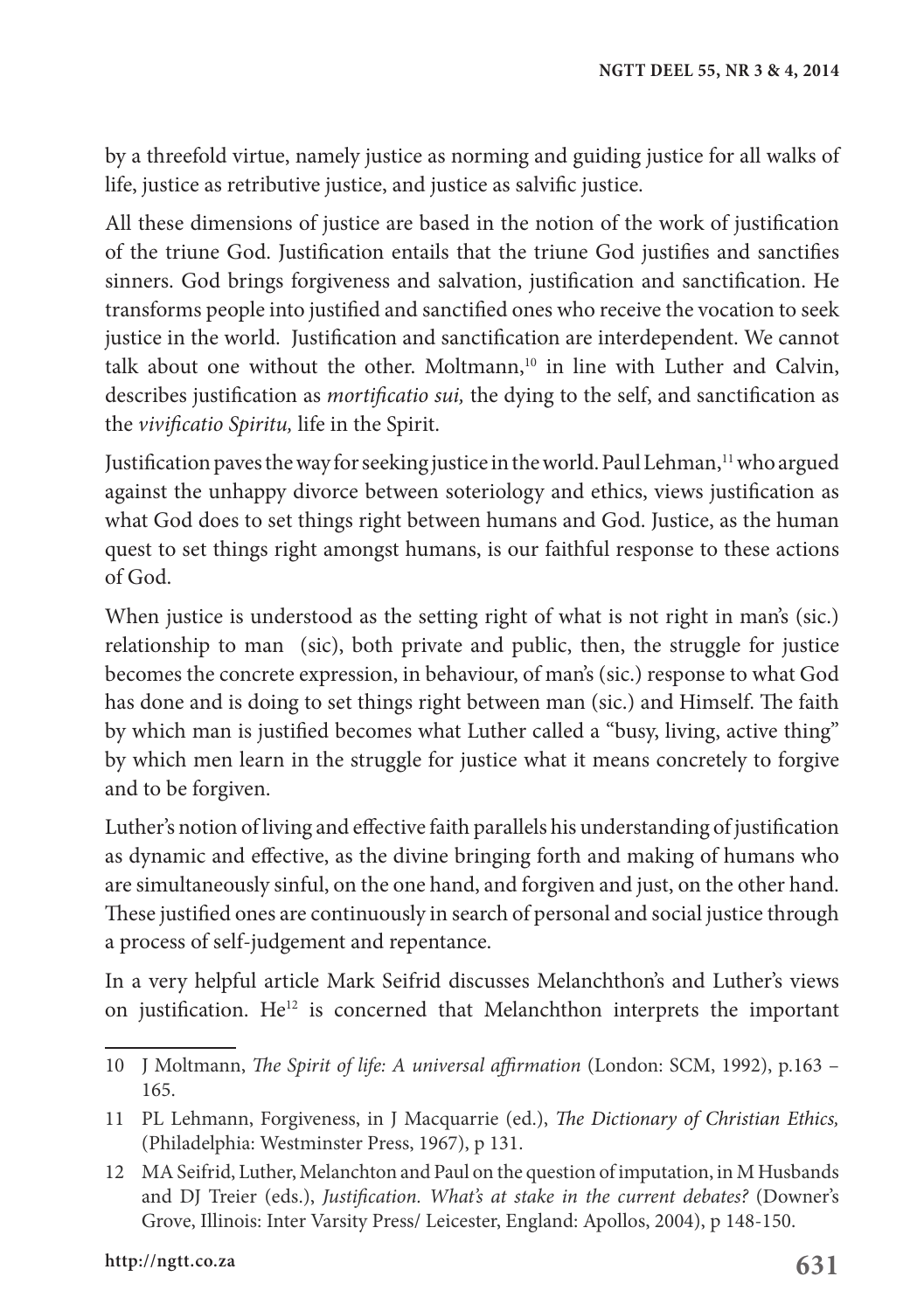notion of the imputation of Christ's righteousness in a reductionist way. He reckons that Melanchthon views justification - in an arid, juridical manner - as a means of quieting the conscience, and as a means of inward renewal. He runs the risk of viewing justification as a human possession, a human virtue. He does not view justification as a dynamic, sanative and continuous action of God as Luther does. For Luther, according to Seifrid,<sup>13</sup> the imputation of righteousness is not merely the initial act by which God imparts salvation, but rather the continuous way in which God governs and purifies the life of the justified. It is a forensic and declaratory act, but it is also more. It is also an effective word of God, which paves the way for faith, daily repentance and self-judgment by which God "makes out of unhappy and proud gods, true human beings, that is, wretches and sinners."14 We might conclude that for Luther the divine declaration of justification is, therefore, also a continuous divine making into a just person of the sinner.<sup>15</sup>

Based on the idea that through justification God transforms humans beings into righteous and just persons, Stanley Hauerwas argues that the task of Christians is not only to formulate theories of justice, but in the first place and fundamentally to be just persons.

… For Christians, justice is first and foremost a claim about the kind of people we ought to be. You cannot have, contrary to liberal assumptions, a just social system, without people being just. The attempts to create such systems end in creating greater state power in the name of doing justice. Christians do not need such accounts of justice to know that the ill need care and the hungry need food. By learning to share their lives in the

Luther's dynamic conception of justification much more effectively conveys the way in which God's mercy is granted only in judgment. The justification of the sinner takes place only in and through the justification of God in the event of the cross and resurrection of Jesus Christ. "Justification" is no mere transaction to be applied to my account. God's "yes" is given only in and with his "no," a "no" and "yes" which are mine only in so far as faith echoes them in my heart. Both in the foolishness of pride and sin and in the despair of misery, suffering and failure, this Gospel of the justifying work of God in Christ both conquers and carries us sinners.

<sup>13</sup> MA Seifrid, *Luther, Melanchthon and Paul,* p 145.

<sup>14</sup> Luther, as quoted by MA Seifrid, *Luther, Melanchthon and Paul,* p 151.

<sup>15</sup> Seifrid's summary of Luther's dynamic understanding of justification, and of its implications for a life of personal and social justice, amidst sin and injustices, might be quoted at length: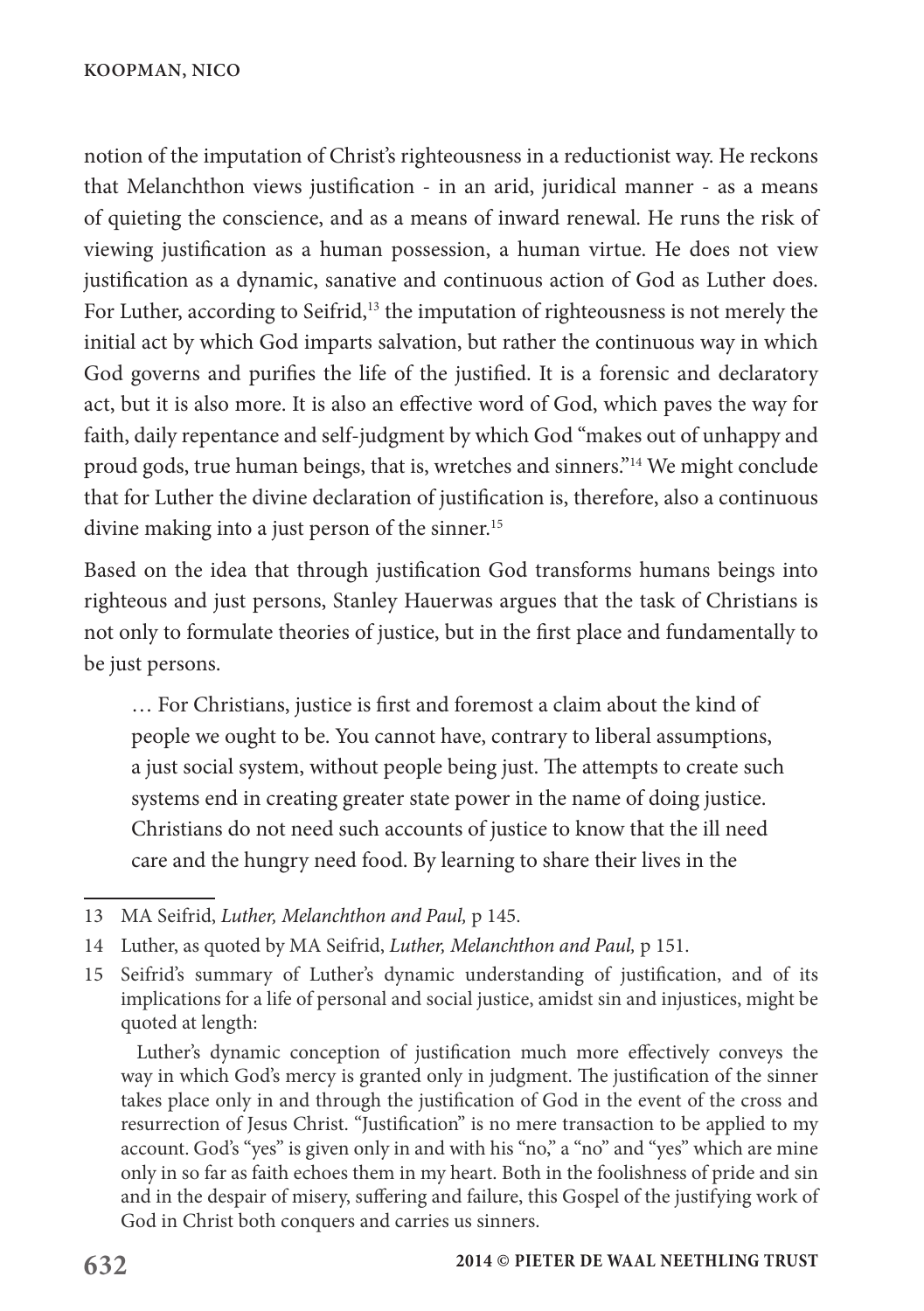church, Christians have learned that justice often demands no more than the most common acts of care.<sup>16</sup>

I understand Hauerwas' plea to be one that expresses the confidence that just people, people who do not forget the most basic calling to care, are well placed to participate in public quests for theories and systems, policies and practices of justice.

This discussion hopefully sheds some light on the relationship between God's justice and human justice, between justification and justice.

Where human justice is based in God's justice, there a richer understanding of justice is developed. We might identify two dimensions of the compassionate justice of article three of the Belhar Confession. It an be argued that the notion of compassionate justice implies that justice has a forensic or legal dimension and that it also has features like mercy, sacrifice, righteousness, reconciliation and restoration.

The Old Testament uses justice mainly in a twofold way, i.e. as forensic justice (*mishpat*), and as compassionate justice (*tsedaqah*). The New Testament *dikaiosune* carries both meanings. Bruce Birch17 describes *mishpat* as a term with a basic forensic character. It deals with judicial activities at every level. It is an ethical concept that deals with rights due to every individual in the community and with the upholding of those rights. Especially God's justice refers to the upholding of the rights of the vulnerable, and with the advocacy of their needs (Deut 10;18; Ps 10:18; Jer 5:28). Where the rights of the vulnerable is violated, God's justice can be translated as judgement, the activity of God to hold accountable those who deny, manipulate and exploit the rights of others.

Various theories of justice that developed in the post- Enlightenment era also strive to employ justice, amongst others through the notion of human rights, as a pathway towards homecoming for millions, i.e. enjoying the good of the land.

*Tsedaqah*, according to Birch,<sup>18</sup> is also translated as righteousness. Here the focus is on right relationships. God's righteousness refers to his concrete acts to establish and preserve relationship. His law is a gift that aims at establishing terms under which

<sup>16</sup> S Hauerwas, Should Christians talk so much about justice?, in: *B&R Reviews* May/June 1986. p 6.

<sup>17</sup> BC Birch, *Let justice roll down. The Old Testament, ethics, and Christian life* (Kentucky: John Knox Press, 1991), p 155-156.

<sup>18</sup> BC Birch, *Let justice roll down,* p 153-154.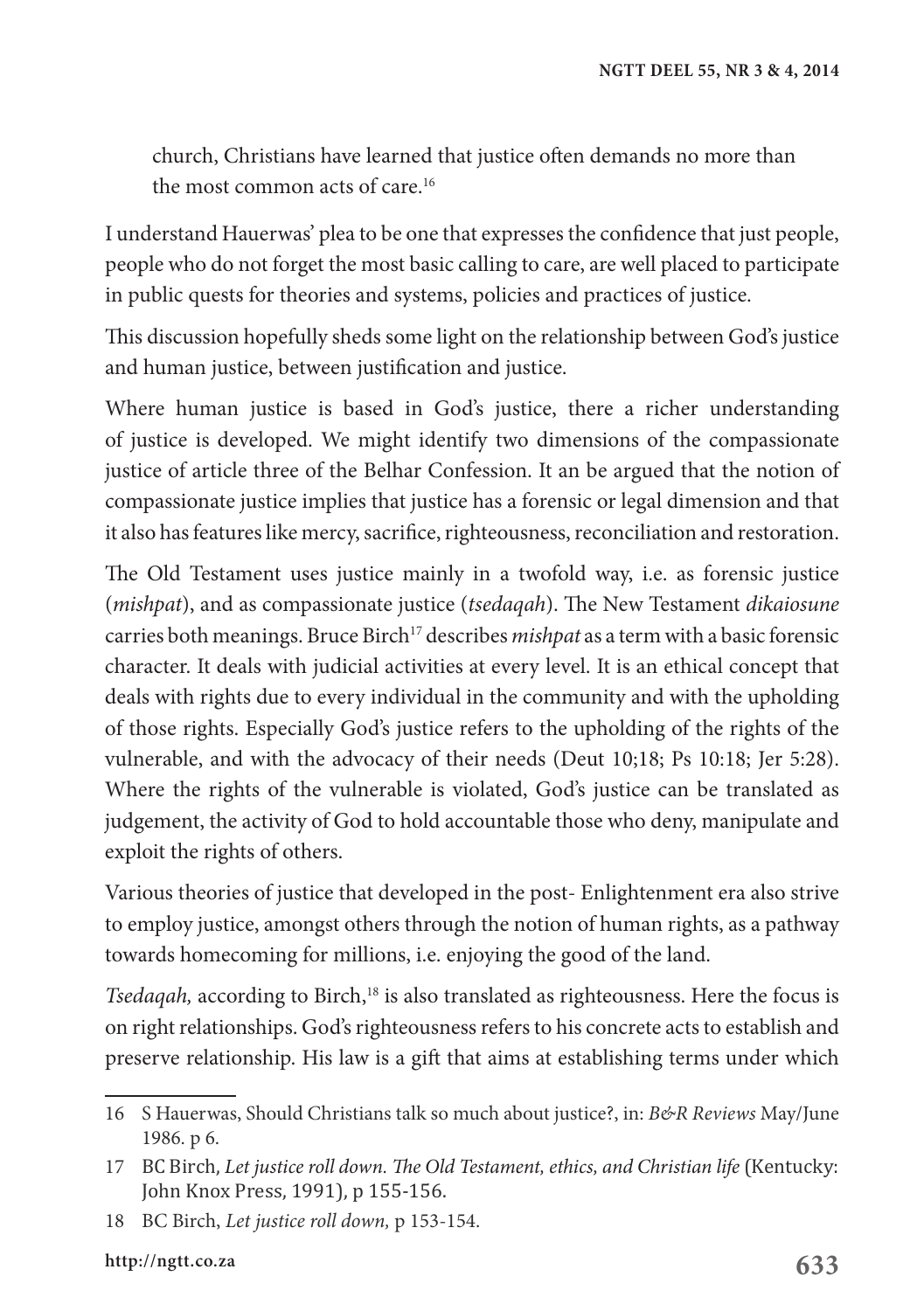relationship is preserved and maintained.19 Both the Old and New Testaments teach that sacrifice was required to achieve this rightness in relations.

Justice therefore stands in relationship to justification. Justification means that God declares us righteous because of the ultimate sacrifice of Christ. This imputed righteousness, i.e. righteousness that we possess because of our connectedness in faith to Christ, makes us people who practice justice. Those who are made righteous through a sacrifice also practice sacrificial justice. They know that relationships will not be right and prosperous and joyful without sacrifice.

A crucial dimension of justice is equality. Duncan Forrester<sup>20</sup> argues that equality refers to equality in worth, dignity and value. Inequality is witnessed to in evils like racism, sexism, anti-Semitism etc.. He, however concedes that there is disagreement on how this equality of worth can be translated into policy and practice.

Oliver O'Donovan argues against an absolutistic equalization process. He is in favour of the notion of the equal worth of humans. He, however, reckons that this theological and metaphysical notion, which constitutes the foundations of society, should not be confused with the superstructure of human existence. Where revolutionary equalization causes this confusion, social structures are dissolved and degraded, and human life becomes unliveable. The metaphysical foundational principle of equal worth cannot be implemented in society without taking the complex differentiated nature of the structures of society into consideration. For him differentiation is the law of every social organism. Attributive justice, as justice of differentiation, is influenced by notions like affinity and bonds of loyalty, the promotion of talent, wise appointments to office, the provision of opportunities to those who could use them. "We depend on the justice of differentiation from the moment we take our first breath and are placed in the arms of our mother, rather than being handed to whoever may be next in the queue for a child."<sup>21</sup> He does, however, caution that this emphasis on justice of differentiation should not close our eyes for those kinds of difference, which are simply unjust.

O'Donovan<sup>22</sup> suggests that we view persons as always equal in worth, but that we differentiate in roles and classes. Roles that we play are distinguished from each other and are not equal in an absolutistic sense. In the same way classes, communities

<sup>19</sup> *Tsedaqah* can also be translated as vindication, deliverance, uprightness, right and even prosperity.

<sup>20</sup> D Forrester, *On human worth* (London: SCM Press, 2001), p 30.

<sup>21</sup> D Forrester, *On human worth,* p 42.

<sup>22</sup> D Forrester, *On human worth,* p 43-44, 50-51.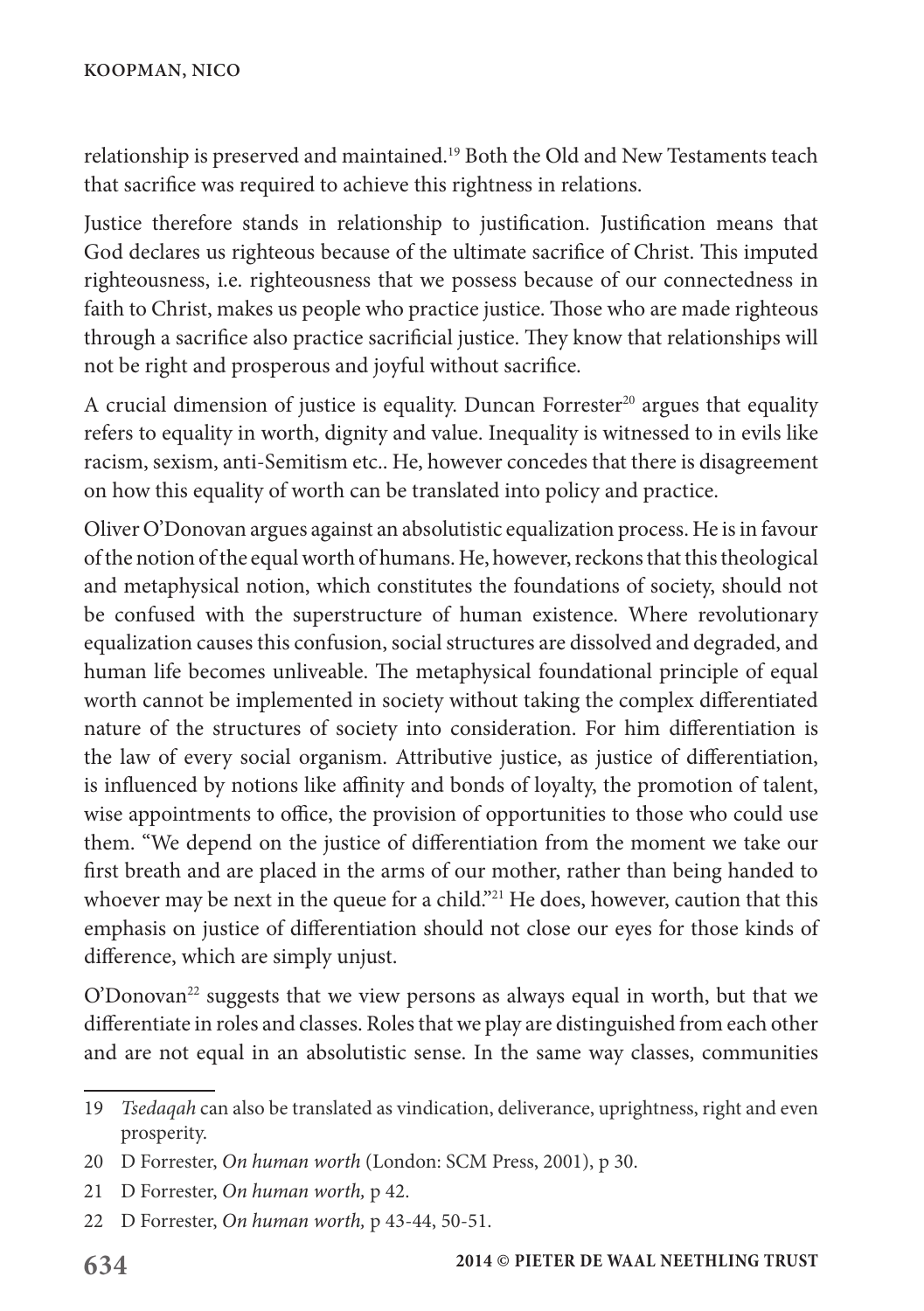and collectives e.g. genders do have differences. Allocations to men's' health care and women's' heath care, to boys' education and to girls' education should not be done on a 50-50 basis, but in terms of what each requires in specific contexts and instances. He employs Paul's words in Galatians 3:28 to argue against the absolute or revolutionary equalization of classes.

Despite his plea for equality in the context of the justice of allocation and differentiation he identifies three thresholds where the metaphysical equality of worth should also be adhered to in practices and policies. There should be strict equality in cases where we fight against death for the saving of life.<sup>23</sup> There should be strict equality with regard to the opportunity to live and to participate in society, since these constitute part of the heart of worth and dignity.<sup>24</sup> The third threshold for strict equality is the equality before the law, where *prosopolempsia,* i.e. prejudice against the person, should not determine the process.<sup>25</sup>

In a very illuminating article Bram van de Beek<sup>26</sup> showed a few years ago how Calvin's perspectives on equality can enrich contemporary discussions on justice and equality in our pluralistic public domains. Van de Beek argues that equality cannot be understood as absolute equality. Equality should rather be understood in terms of the notion of *aequitas* that Calvin employs. *Aequitas* refers to the quest for equilibrium, for balance (Afrikaans: ewewig) in society. It implies that we need equity (from *aequitas*) measures to build a society of greater equilibrium, a society of balance, of moderation, where some do not have too much and others too little. A society of equilibrium is enhanced where we practice an ethos of self-denial, sacrifice, service and care, and where we do not only bear the burden of the other, but where we bear the other one as burden.

Justice is due to all people and creatures, because we have God-given, and therefore, inalienable, dignity, worth and value. Furthermore, justice is only present where freedom prevails.

In a helpful discussion of freedom Mark Mattes<sup>27</sup> argues that all freedom quests betray our captivity to the tyranny that drives us to establish our worth. This is true of the freedom of the Stoics that teaches us to change our inner life and to accept that

<sup>23</sup> D Forrester, *On human worth,* p 44.

<sup>24</sup> D Forrester, *On human worth,* p 48-49.

<sup>25</sup> D Forrester, *On human worth,* p 49-50.

<sup>26</sup> A van de Beek, Beyond the unfounded optimism of equity, in E van der Borght (ed.), *Affirming and living with differences* (Zoetermeer: Meinema, 2003), p 147-160.

<sup>27</sup> MC Mattes, The role of justification, p 108.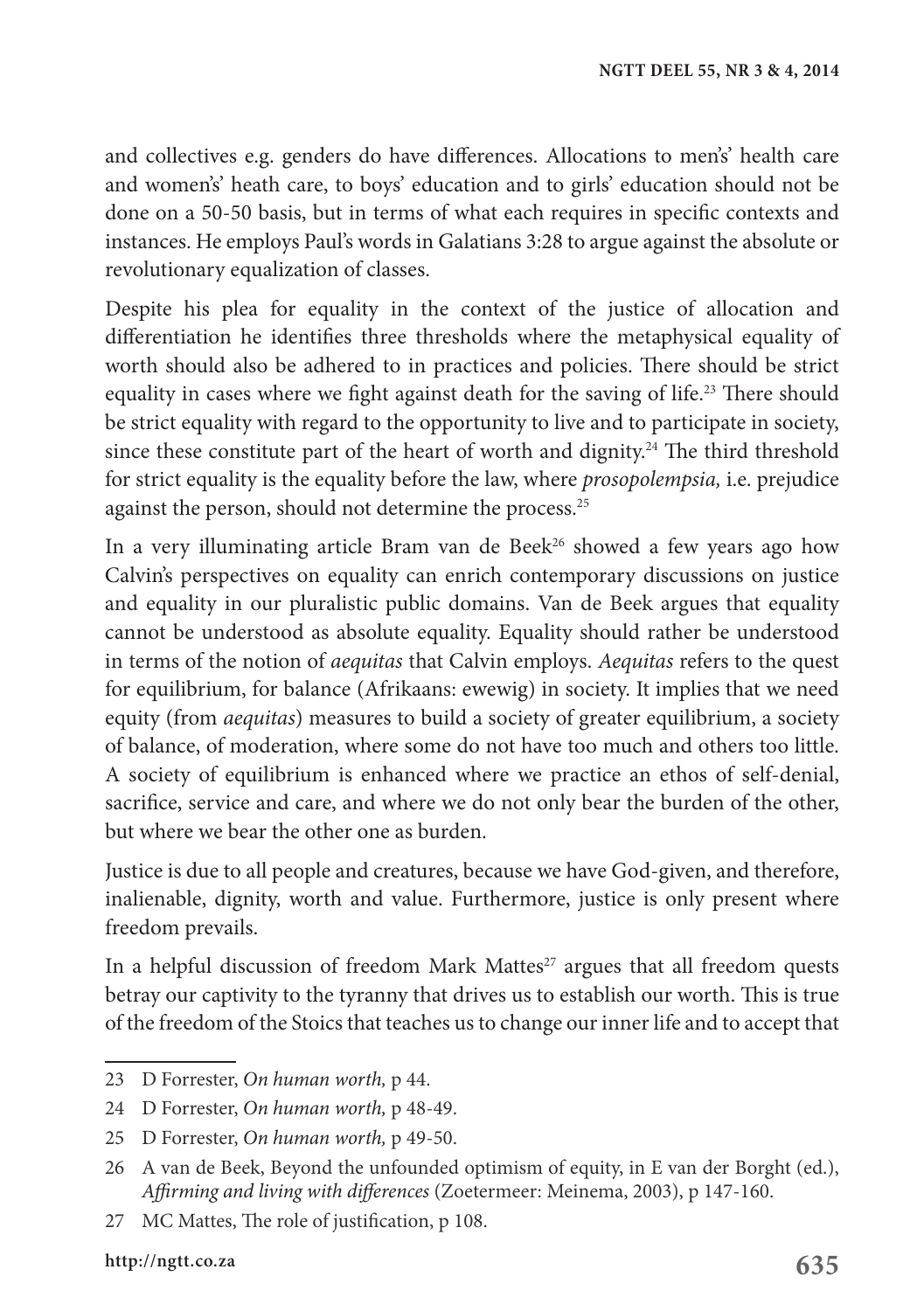we cannot change the world; it is true of the freedom of the Epicureans that resides in pleasure in moderation; it is true of the freedom of the utilitarians which strive for the maximum autonomy provided that we do no harm to others; it is true of the freedom of Kant in which one needs to honour autonomy in oneself and in others and thus embody the kingdom of ends; it is true of the freedom of Hegel in which Spirit is working itself out in and through us; it is true of the Marxian freedom of the liberation of the proletariat; it is true of the Lockean freedom of self-ownership; it is true of the nihilistic freedom in which one exercises one's power as a god unto oneself and in a context where reality is described as competitive power plays apart from any *summum bonum.*

For Mattes<sup>28</sup> Christian freedom is freedom from the wrath of God that is manifested in our indifference to holy things, in our quest to control our destinies, and in pervasive meaninglessness. We are free for sheer enjoyment of God, the world and our lives. We are free from our *ambitio divinitatis* and our unwillingness to accept our humanity, especially our sinful dimensions. We are freed from the compulsion to establish our own worth and security. We are free for others, including nature, and therefore genuinely open to their needs and concerns.

O'Donovan argues that freedom is mainly understood in terms of our anxiety and fear about the freedoms that we might loose. "Freedom is the looking-glass in which we search our features anxiously for signs of 'unfreedom'."<sup>29</sup> He argues that it is therefore difficult to construct positive programs around the idea of freedom. He makes suggestions for such positive definitions of freedom. Freedom is the power to act.30 Freedom is the realization of individual powers in social forms.31 Freedom is the individual's discovery and pursuit of his or her vocation from God.32 Freedom is lastly freedom from structures that exclude those who should be included. He draws last-mentioned perspective on freedom from liberation theology.<sup>33</sup>

<sup>28</sup> MC Mattes, The role of justification, p 184.

<sup>29</sup> O O'Donovan,The ways of judgment, p 68.

<sup>30</sup> O O'Donovan,The ways of judgment, p 67.

<sup>31</sup> O O'Donovan,The ways of judgment, p 68.

<sup>32</sup> O O'Donovan,The ways of judgment, p 72.

<sup>33</sup> O O'Donovan,The ways of judgment, p 82-83.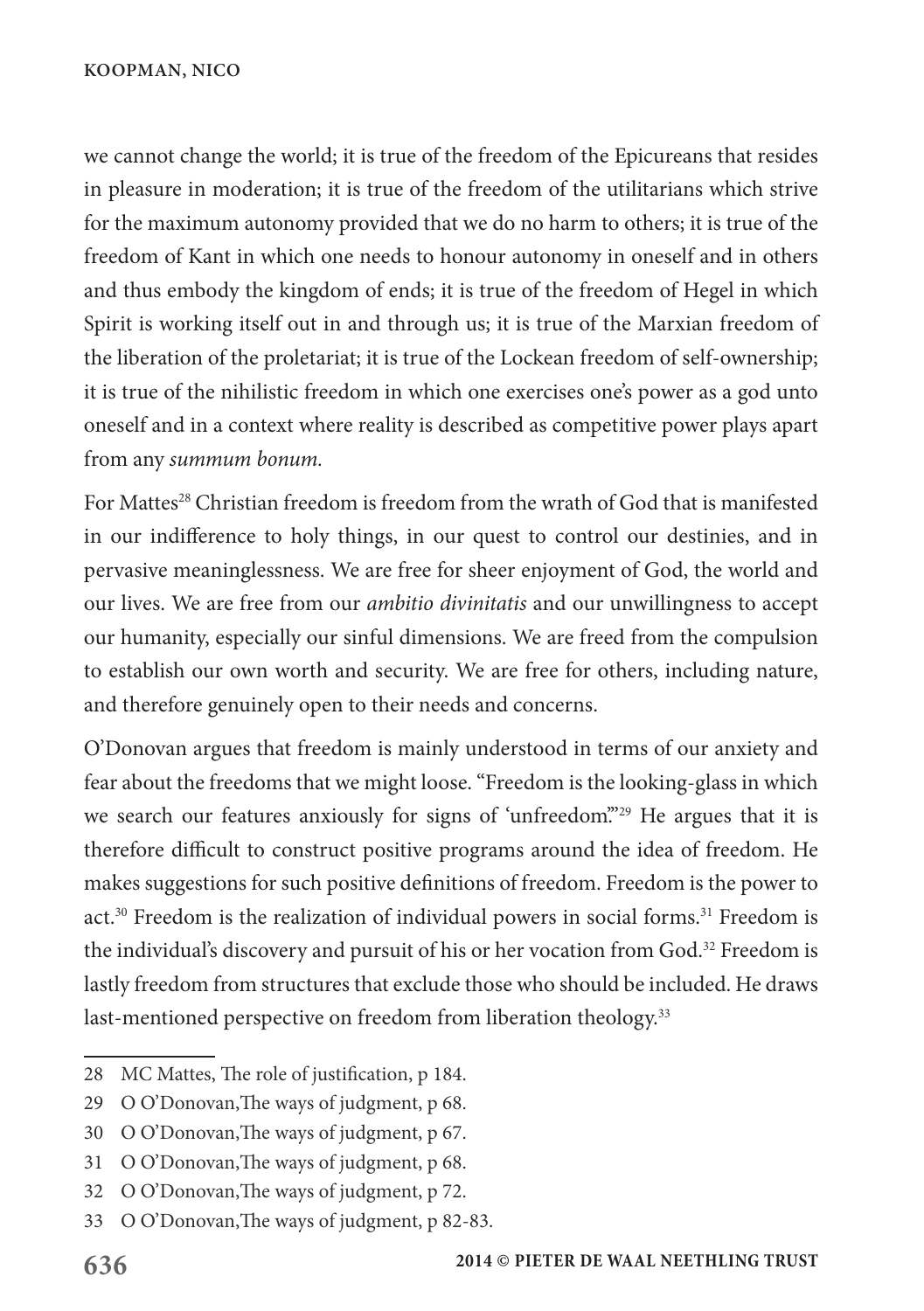## **4. THEOLOGY AND AN ACTIVIST CIVIL SOCIETY AND CITIZENSHIP FOR JUSTICE**

The second way in which the idea of a civilizing democracy is used in this presentation is to refer to the role of civil society in democracies. Civil society consists of all the institutions in society other than the political and governmental institutions – which some call the state – and business institutions – which some calls the market. Civil society, therefore, refers to institutions from the most intimate to the most global spheres of life. It includes institutions like marriage and families and circles of friends, as well as institutions of education, sport culture, art, voluntary organisations, trade unions (although some reckon that they belong to the market sphere), the media (although some reckon that they belong to a fourth public, namely the sphere of public discussion and public opinion-formation). Individual citizens and those individuals without formal citizenship status, and groups – all in their personal and voluntary capacities - also belong to the sphere of civil society. Churches and other religious organisations are, sociologically spoken, part of civil society.<sup>34</sup>

A plea is made that churches and other institutions of civil society, as well as individual believers, disciples, and other individuals in different walks of life, fulfil an activist role in society. By the notion of activism it is meant that civil society, in appropriate partnership with government and business, be actively involved in the building of a civilizing democracy of justice, dignity and freedom.

Theological insights can assist in defining this activism. Mark Mattes $35$  offers some parameters for the activist public engagement of theology and churches. We should always see our role as that of recipients and not as that of agents. The human is not *homo agens semper.* Rather we must ask with St Paul, what do you have that you have not received? (1 Cor 4:7). This means that we act as recipients of the kingdom of God, and not as agents of the kingdom. "… eschatology ought not to be a source of political self-potentiation for the sake of realizing the kingdom, but a reception of God's promise to provide. We pray that God's kingdom comes among us as well, for it is *sure to come."*36 We participate in God's work, but our participation is only

<sup>34</sup> For a discussion of the notions of civil society and global civil society, see N Koopman, Global civil society, church unity and world unity, in: WF Storrar, PJ Casarella, PL, Metzger (eds.) A World for All? Global Civil Society in political theory and Trinitarian theology (Grand Rapids/Cambridge: WM. B. Eerdmans Publishing Co, 2011), p 108- 121.

<sup>35</sup> MC Mattes, The role of justification, p 110-112.

<sup>36</sup> MC Mattes, The role of justification, p 110.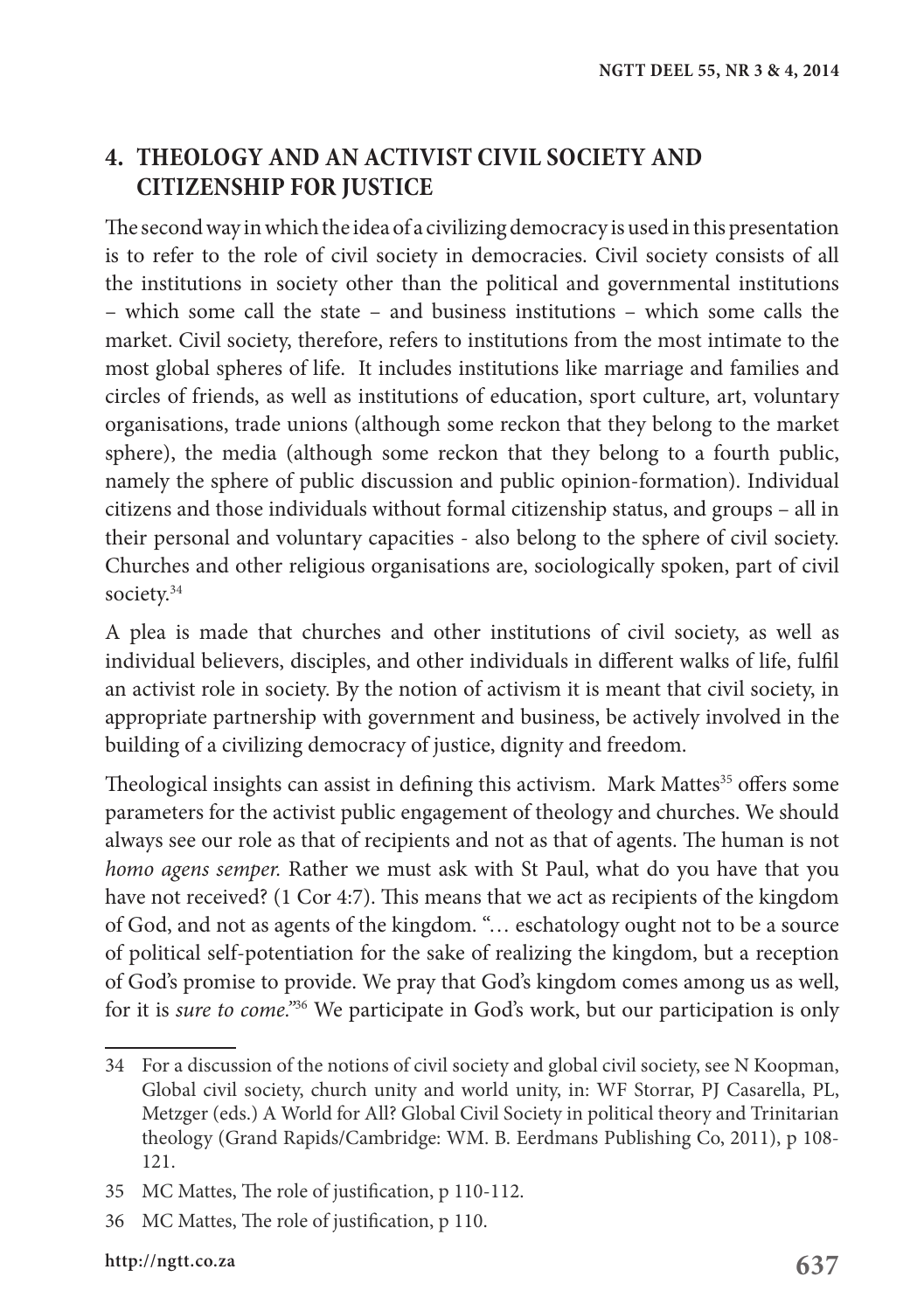poietic, not redemptive. We must acknowledge that nature is liberated, not yet perfected by grace. We must realize that social justice is not social perfection.<sup>37</sup> As recipients, and not as agents, we see that the gospel views the social realm as an arena for securing human dignity, freedom of conscience, the right to education, important democratic ideals, expressions of God's providential grace in history.38

The doctrine of the threefold office of Christ might inform the activist role of churches, and to some extent, also the activist role of other institutions of civil society. An activist civil society might be a prophetic civil society, a priestly civil society and a servant civil society. A prophetic, priestly and royal-servant church might motivate and model to the rest of civil society such a threefold activism.

The prophetic activism might entail that we nurture the vision of a new society; that we courageously offer self-criticism and public criticism where this vision is betrayed; that we tell the stories of suffering and injustice, as well as the stories of small manifestations of justice; that we do technical analysis of burning public issues; that we actively participate in policymaking, policy-implementation and policy-monitoring and policy-amendment processes.

Priestly activism might entail that we seek reconciliation and healing in a world of division and various forms of alienation, i.e. physical, psychological, spiritual, economic, political, social and ecological alienation; that we practice an ethic of care and compassion and presence with wronged and suffering people.

A royal-servant presence might entail that we seek and model a discipleship, citizenship and leadership of servanthood, that we demonstrate that our Lord is Shepherd and Servant; that we demonstrate that ministers are servants, and that presidents are the ones who presides in servanthood; that we participate in moral formation processes in all spheres of life; that we nurture hope as realistic hope, responsive hope and resilient hope.

# **5. CONCLUSION**

Public theology can serve churches, academy and broader society by advancing the building of a civilizing democracy of justice, justice that rests in dignity, justice that is expressed in sacrificial, compassionate, embracing justice, justice that coheres with equality and equity, justice that co-exists with freedom. In this process theology reveals the indispensable meaning-giving and motivating comprehensive frameworks and prerequisites for a flourishing democracy. Theology secondly offers

<sup>37</sup> MC Mattes, The role of justification, p 110-112.

<sup>38</sup> MC Mattes, The role of justification, p 184-185.